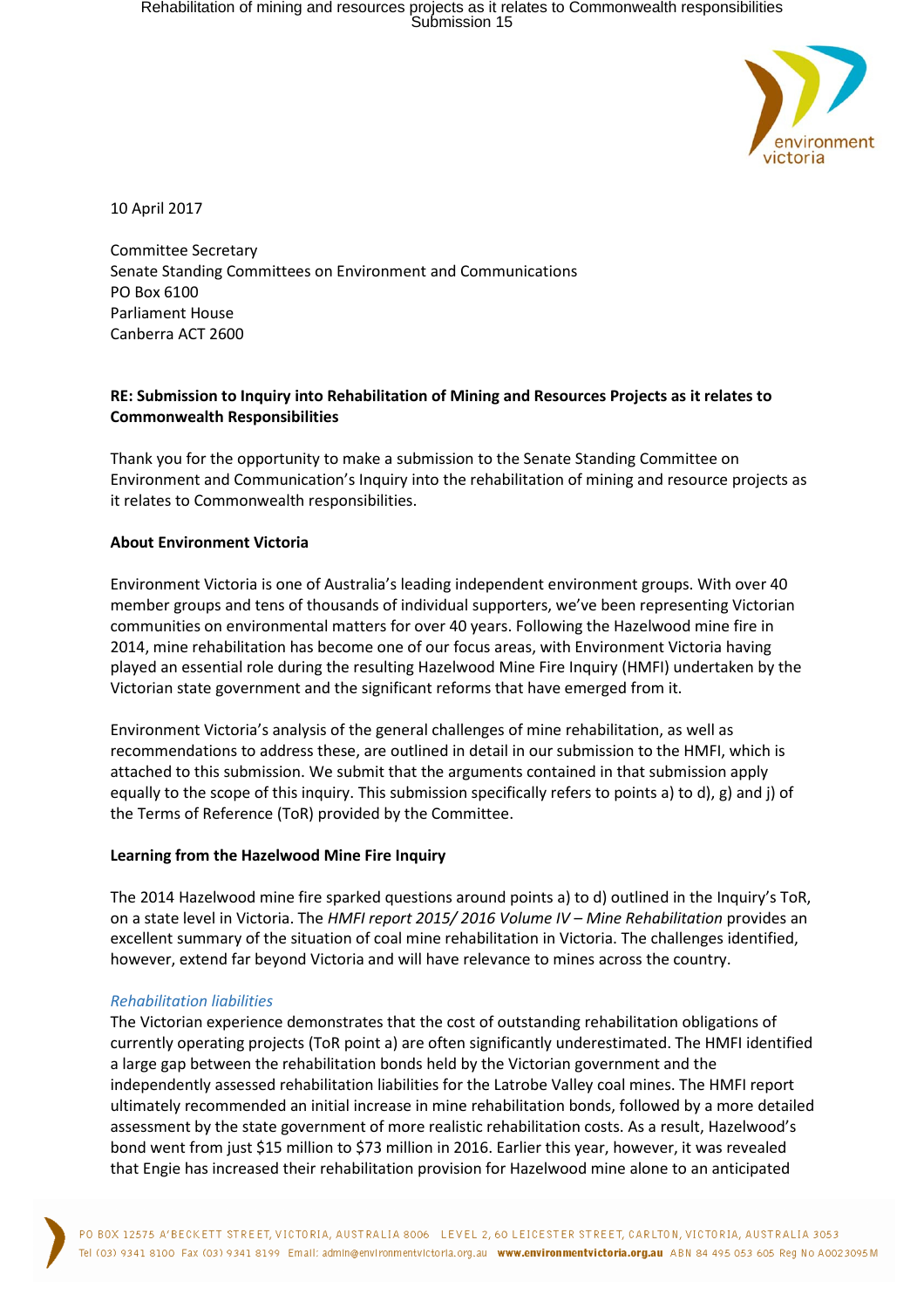

cost of \$439 million<sup>1</sup>, clearly demonstrating the previous lack of thorough analysis of the rehabilitation task. It is likely that many other mine operators across Australia are making similar underestimates.

Under the current financial mechanisms (ToR point c) mine operators are incentivized to underestimate their rehabilitation liabilities to reduce opportunity cost of capital e.g. through servicing a bank guarantee for rehabilitation bonds. Leaving the determination of rehabilitation liabilities to the mine operators therefore carries the high risk of financially inadequate provision for full mine rehabilitation. We therefore strongly recommended that rehabilitation obligations should be assessed by regulators and independent auditors.

### *Financial mechanisms*

Rehabilitation bonds in the form of unconditional bank guarantees can be an appropriate mechanism in ensuring coal mining projects are rehabilitated with minimum risk to public finances. As is the case in Victoria, the quantum of the bond should be the cost that would arise *to the state* of ensuring the rehabilitation works are carried out. If the bond is required, it is because the company has defaulted on its obligations, and rehabilitation works are therefore being carried out by a third party. Correct estimation of the rehabilitation costs and the provision of bonds to cover 100% of these costs are therefore essential to protect the public from the unacceptable financial risk that is currently imposed through inadequate bonds. Higher bonds also create an appropriate incentive for progressive rehabilitation to take place as well as to ensure adequate full rehabilitation after mine closure.

One alternative that could be considered is for governments to hold the bonds as cash bonds (i.e. money in a government bank account), rather than bank guarantees. These accounts would create a steady stream of interest that could be used to fund economic diversification initiatives in mining regions, in preparation for when mining operations cease.

Different approaches to ensuring rehabilitation is completed are in place in Western Australia and the USA, but neither presents a viable alternative to rehabilitation bonds. Please see section 1.4 of our attached submission to the HMFI on mine rehabilitation further outlining the arguments behind this assessment.

An issue rarely discussed in relation to financial liabilities is the need for ongoing monitoring after rehabilitation works have been completed. Environmental impacts on biodiversity, water quality of nearby water sources or newly established pit-lakes and other possible impacts need to be monitored long-term and there is currently no clarity on who will carry the costs. We argue that, as the impacts have been caused through the mining company's operations, the company should be required to make provisions for such monitoring into a separate fund to avoid taxpayers carrying the burden.

# *Impacts of inadequate rehabilitation*

 $\overline{a}$ 

The potential social, economic and environmental impacts of inadequate rehabilitation (as regarding ToR point g) can be substantial. Unrehabilitated exposed coal faces were a contributing factor to the 2014 Hazelwood mine fire, which burned for 45 days. The fire was one of Victoria's worst

<sup>1</sup> http://www.smh.com.au/business/mining-and-resources/hazelwood-owners-facing-unprecedented-743-millionrehab-bill-20170119-gtun85.html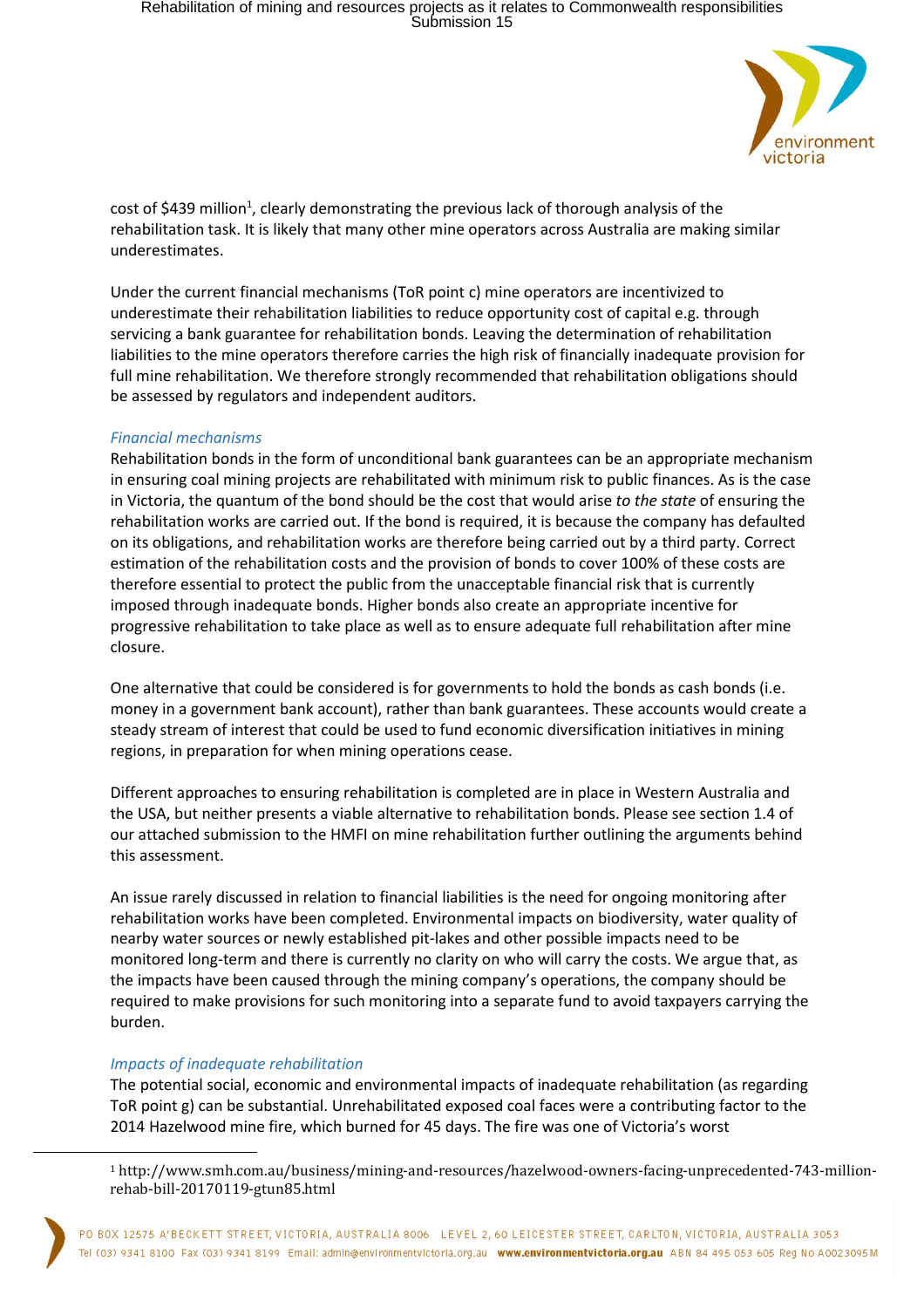

environmental and public health disasters. The resulting smoke was found to have detrimental health effects on the local community, with the inquiry attributing several deaths to it.<sup>2</sup>

Besides the fire risk of exposed coal faces, inadequate rehabilitation also does not ensure the restoration of ecosystem that was present at the site before mining took place and leaves the risk of on-going mine instability, likely denying the local community of the opportunity to access and use the land in the future. Inadequate rehabilitation also puts a potential burden on the taxpayers if the state has to cover the costs of completing rehabilitation and financial securities for this purpose are inadequate, as outlined above.

Water sources in the area might also be impacted in various ways, such as through diversions, changes in water flow and groundwater availability or water quality such as salinity or the presence of heavy metals.

### **Rehabilitation within Federal legislation**

### *Financial reporting*

 $\overline{a}$ 

Outstanding rehabilitation costs are currently financially reported as contingent liabilities, and are mostly disclosed in footnotes of financial statements only, not as part of the balance sheet. They are therefore not subject to independent auditing. A general rule for contingent liabilities is that they should be part of the balance sheet if the contingency is probable and the amount of the liability can be reasonably estimated.

We submit that outstanding mine rehabilitation is both a probable contingency – as mines have to be rehabilitated when mining activities cease, and all mines will ultimately close – and that costs can be reasonably estimated through consultation with the regulators. We therefore recommend that rehabilitation liabilities should be required to appear in the accounting records and reported publicly through documents lodged with the Australian Securities and Investments Commission (ASIC). This would subject mining companies to proper auditing of these liabilities, requiring them to be transparent about how they arrived at the estimated rehabilitation costs and enabling independent assessment of the adequacy of these estimates.

The Commonwealth should ensure that ASIC prioritises accurate reporting of mine rehabilitation obligations. Regulatory guidelines for financial disclosure and the lodging of accounts for public companies exist to ensure the public can make informed decisions about their investments in particular companies. If these companies are able to lodge documents that dramatically underestimate their real rehabilitation obligations, a fundamental element of corporate regulation is failing.

ASIC should further ensure that directors of mining companies fully comply with their duties laid out in the Corporations Act. Directors are obliged to declare whether the company will be able to pay its debts when they become due and to scrutinize how obligations influence the future financial health of the company. They are also obliged to exercise diligence and examine if any matters of relevance may not have been disclosed or disclosed fully. Directors should also review cash flows and assumptions made by experts or management, and cannot rely on auditors to do so. These points

<sup>2</sup> Victorian Government (2015): Hazelwood Mine Fire Inquiry Report 2015/2016 Volume ii – Investigations into 2009-2014 Deaths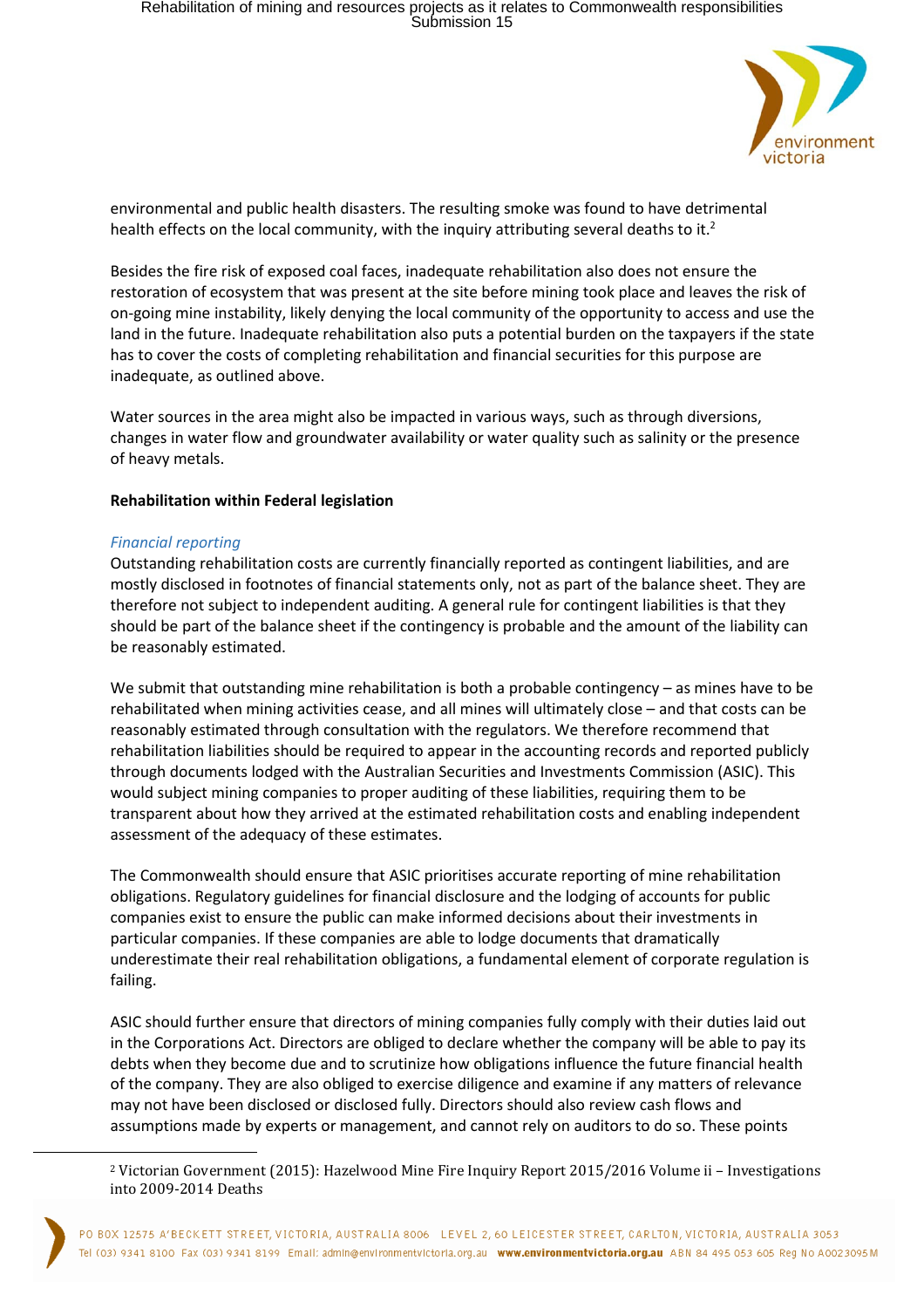

encompass the responsibility of directors to assess the adequacy of rehabilitation liabilities presented in the financial report and take the necessary action if it is deemed inadequate. Through thoroughly testing the company's directors' diligence in reviewing the financial reports, and holding them to account, ASIC would further encourage transparency on rehabilitation liabilities and increase the pressure of assessing and reporting liabilities as correctly as possible.

# *Defining successful rehabilitation*

Mine operators are often held to account by their work plans or rehabilitation plans which often refer only to actions that will be taken rather than specific outcomes that will be achieved. This shifts the risk from the mine operator to the public: if the activities as proposed or as performed do not yield a satisfactory result, the operator can stand behind the plan and say that they've discharged their obligations.

Clear criteria for success for rehabilitation should be developed and embedded in the work plans and rehabilitation plans of each mine. Possible success criteria could include:

- No on-going detrimental effect on the water-table the presence of an unremediated pit could be affecting the water table in surrounding areas and causing destabilisation of land
- A stable landform
- No on-going pollution of groundwater
- No on-going effect on biodiversity
- The fire risk of the rehabilitated site should be no greater than that of the surrounding area

The NSW Department of Industry has published a code of practice for rehabilitation of exploration works. While exploration works are vastly less significant than the scale of Australia's mines, the code of practice includes a list of possible rehabilitation objectives and completion criteria that would still be relevant to mining activity. $3$ 

It is also important to ensure the local community is closely involved in decisions about what success criteria should be applied. Local residents are the people who will live with the legacy of the former mines, therefore their priorities and expectations must be central to setting outcomes. The agreedupon criteria should be made publicly available, so the community can have confidence that an acceptable standard of rehabilitation will be required. Further, since full site remediation will cover more than just rehabilitation of the mine pits, each mine operator should be required to complete and publish a detailed closure plan.

### *The EPBC Act*

 $\overline{a}$ 

According to the EPBC Act 1999, the approval by the Federal Environment Minister is required for an activity which is a 'controlled action', meaning it will or is likely to have a significant impact on matters of 'national environmental significance' under Chapter 2, Part 3 of the Act.

The Minister can approve a controlled action with conditions, however, it is not always the case that conditions of approval specifically address mine rehabilitation. It can therefore not be guaranteed that rehabilitation efforts achieve EPBC Act objectives and the principles of ecologically sustainable

<sup>3</sup> NSW Department of Industry, Exploration Code of Practice: Rehabilitation (2015). See Appendix 2. www.resourcesandenergy.nsw.gov.au/\_\_data/assets/pdf\_file/0008/565955/Exploration-Code-of-PracticeRehabilitation.pdf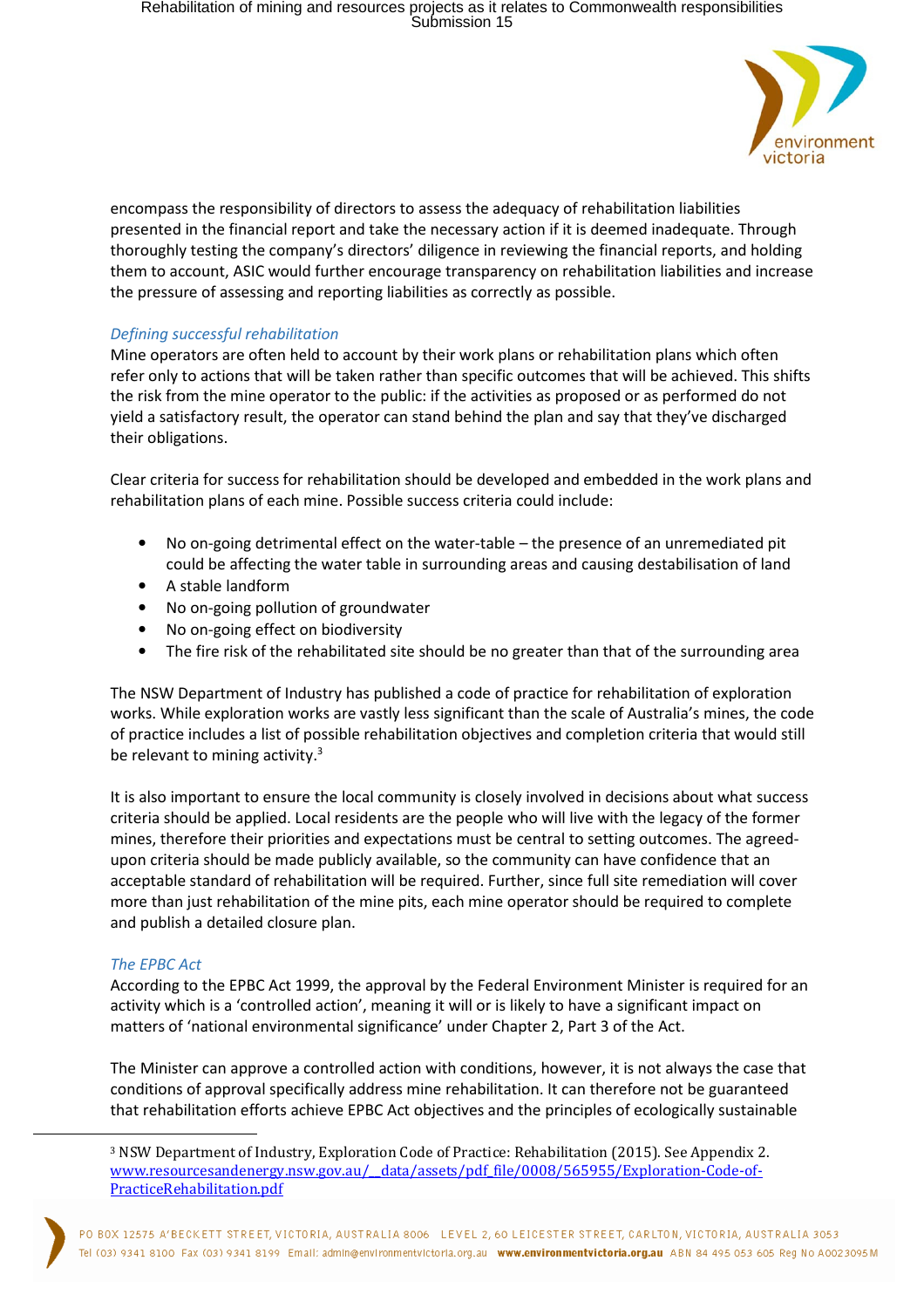

development. We submit that the federal government should review the Act to ensure that rehabilitation plans of mines are always considered under the Act to ensure its objectives and principles are upheld. Furthermore, the Act should ensure acceptable environmental standards for rehabilitation are set, especially where rehabilitation will or may impact on matters of national significance. This includes setting clear criteria for success, such as those outlined in the '*Defining successful rehabilitation within Federal environmental legislation'* section of this submission.

Large coalmining developments likely to have a significant impact on a water source are already characterised as matters of environmental significance. Although options for rehabilitation vary from mine to mine, a lot of rehabilitation options for mines, not just coal mines, have an expected impact on water sources, especially if a pit lake option is considered.

Generally, significant impact on matters of national environmental significance cannot be properly judged without thorough assessment. Consideration of the final land use of all mines under the EPBC Act would allow for more extensive assessment of the impacts as well as a more coordinated approach to rehabilitation efforts, especially in areas with significant amounts of mining activity, where the rehabilitation works of one project could influence that of another nearby mine, such as in the Latrobe Valley or the Hunter Valley.

In the case of the Latrobe Valley coal mines, the proposed pit lake rehabilitation options would not only trigger the EPBC Act in terms of their general significant impact on water resources in the area but also on their potential negative impact on the down-stream Gippsland Lakes, which are Ramsarlisted wetlands.

# **Conclusion**

The Victorian government, as a result of the 2015/2016 report of the HMFI on mine rehabilitation, is currently implementing a comprehensive reform package to address many of the issues raised above, specifically in the context of the Latrobe Valley's coal mines. This provides a leading example of how to deal with the challenges of mine rehabilitation.

We strongly recommend that the federal government work closely with the states and territories to implement reforms of operational and financial mining rehabilitation requirements similar to those currently being addressed in Victoria:

- Rehabilitation bonds to provide financial assurance that taxpayers will not be left with the costs of mine clean-up. We submit that these bonds should be set at 100% of the cost to a third party of carrying out the rehabilitation works.
- Regular independent assessment of rehabilitation liabilities
- Reform of the regulatory framework requiring the operators of mines to manage risks to the environment and public safety e.g. through sanctions to deter and address non-compliance commensurate with the risks
- Acquiring expertise to monitor and enforce compliance by the mine operators with the regulatory framework as it relates to risk and assessment of rehabilitation liabilities through the establishment of an independent Rehabilitation Commissioner and Statutory Authority
- Rehabilitation and closure requirements that drive progressive rehabilitation, including milestones, underpinned by financial assurance for the state